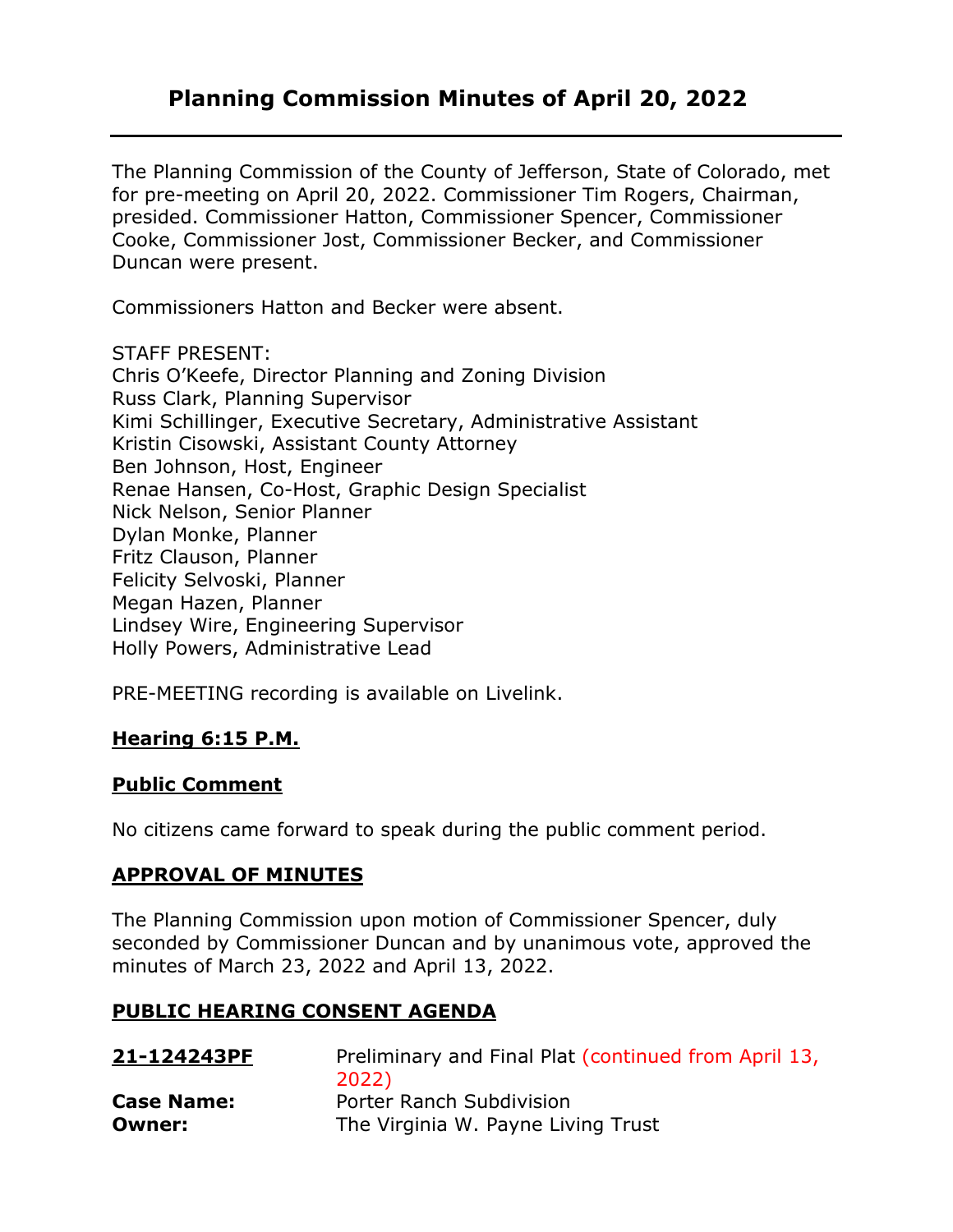# **Jefferson County Planning Commission**

Regular Meeting Minutes – Page 2 of 4

| <b>Scott Porter</b>                                                                   |
|---------------------------------------------------------------------------------------|
| 634 Humphrey Drive                                                                    |
| Section 17, Township 4 South, Range 71 West                                           |
| 52.59 Acres                                                                           |
| To subdivide the property into 2 lots for single-                                     |
| family detached units.                                                                |
| Lindsey Wire                                                                          |
|                                                                                       |
| Rezoning (continued from April 13, 2022)                                              |
| 3402 Avenue C ODP                                                                     |
| <b>7220 LLC</b>                                                                       |
| 3402 Avenue C                                                                         |
| Section 35, Township 4 South, Range 71 West                                           |
| 0.50 Acres                                                                            |
| To Rezone from Commercial-One (C-1) to<br>Planned Development (PD) to allow a duplex. |
| <b>Fritz Clauson</b>                                                                  |
|                                                                                       |
| Rezoning (continued from April 13, 2022)                                              |
| Aberle Property ODP                                                                   |
| Cheyenne H. and David Howard Aberle                                                   |
| 8239 South Turkey Creek Road                                                          |
| Section 33, Township 5 South, Range 70 West                                           |
| 4.55 acres                                                                            |
| To rezone from Agricultural Two (A-2) and                                             |
| <b>Mountain Residential One (MR-1) to Planned</b>                                     |
| Development (PD) following MR-1 standards to                                          |
| legalize existing structures.                                                         |
| Dylan Monke                                                                           |
|                                                                                       |

The Planning Commission, upon motion of Commissioner Jost, duly seconded by Commissioner Spencer and by unanimous vote, adopted the attached resolutions recommending **approval** of the cases on the consent agenda subject to the conditions of approval identified in the applicable staff reports.

## **PUBLIC HEARING REGULAR AGENDA**

| 21-107324RZ             | Rezoning (continued from April 13, 2022)    |
|-------------------------|---------------------------------------------|
| <b>Case Name:</b>       | Bouton Veterinary Hospital ODP              |
| <b>Owner/Applicant:</b> | Houston Family Enterprises LLC              |
| Location:               | 10667 West Progress Avenue                  |
|                         | Section 16, Township 5 South, Range 69 West |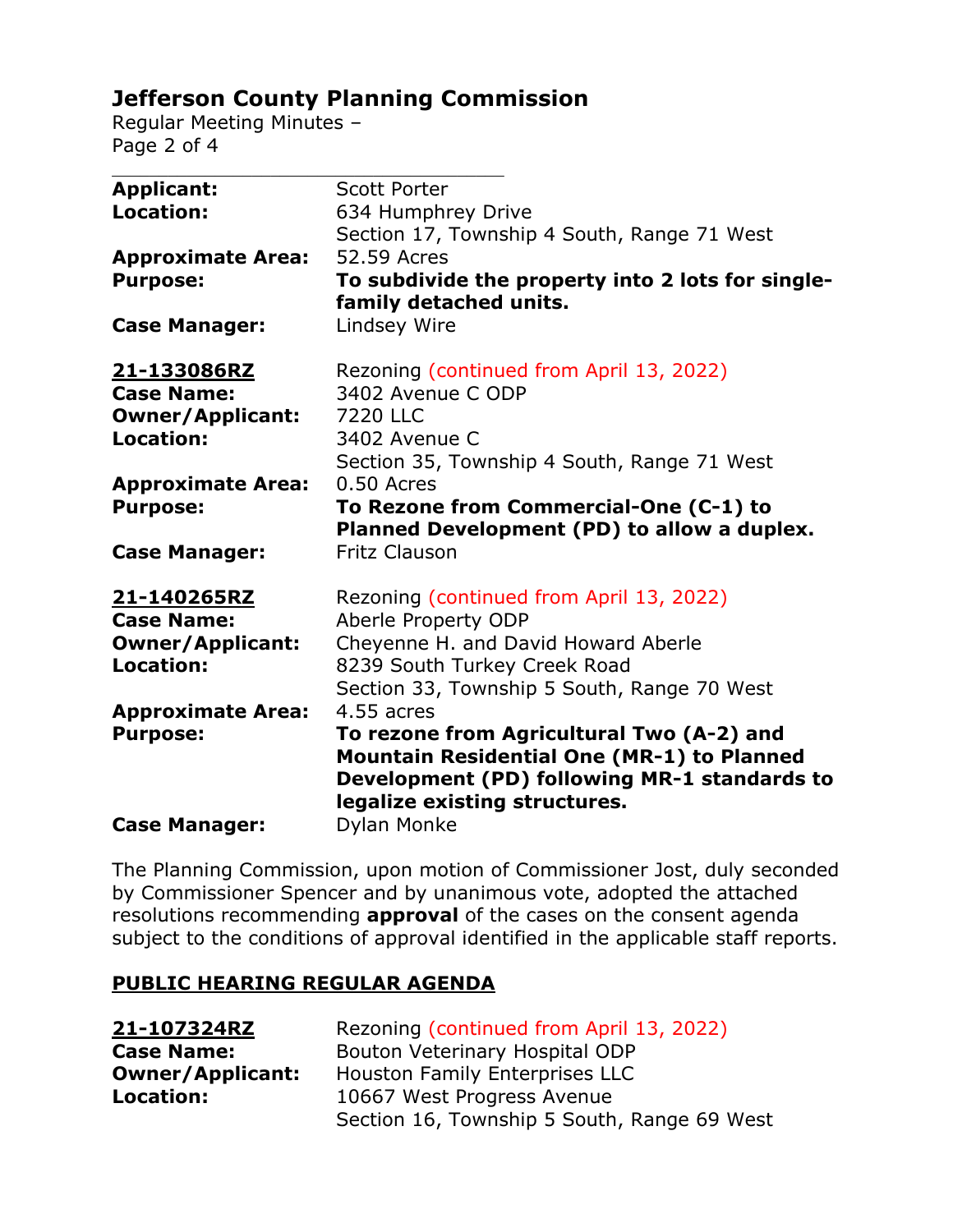# **Jefferson County Planning Commission**

Regular Meeting Minutes – Page 3 of 4

| <b>Approximate Area:</b> | $1.69$ acres                                                                               |
|--------------------------|--------------------------------------------------------------------------------------------|
| <b>Purpose:</b>          | To rezone from Agricultural Two (A-2) to                                                   |
|                          | Planned Development (PD) to allow canine and<br>feline boarding to be added to an existing |
|                          | veterinary clinic with an existing single-family                                           |
|                          | residence                                                                                  |
| <b>Case Manager:</b>     | Dylan Monke                                                                                |

Sworn Testimony

Zell Cantrell, Applicant Representative Dr. Laura Houston, Owner John Lietz, Citizen in Support Delos Mlady, Citizen in Opposition Kathy Mlady, Citizen in Opposition Jim Anthony, Citizen in Support Peter Johnson, Citizen in Opposition Terri Decarlo Poste, Citizen in Opposition Sally Lotspeich, Citizen in Support Monica Anthony, Citizen in Support Stan Kobayashi, Citizen in Support John Stroud, Citizen in Support Carter Laing, Citizen in Support Jan Weiss, Citizen in Support Daniel Mondragon, Citizen in Support

Following the taking of sworn testimony and a general discussion, the Planning Commission upon motion of Commissioner Jost, duly seconded by Commissioner Duncan and by unanimous vote, adopted the attached resolution recommending **CONTINUANCE** of this case.

| 21-130822RZ              | Rezoning (continued from April 13, 2022)                                                                                                |
|--------------------------|-----------------------------------------------------------------------------------------------------------------------------------------|
| <b>Case Name:</b>        | Nob Hill ODP                                                                                                                            |
| <b>Owner/Applicant:</b>  | Nob Hill Evergreen LLC and Skyline Ridge Holdings<br><b>LLC</b>                                                                         |
| <b>Location:</b>         | 945 Nob Hill Road and 41-164-05-020, 41-164-05-<br>003, and 41-164-05-002 PIN Section 16, Township 4<br>South, Range 71 West            |
| <b>Approximate Area:</b> | 8 acres                                                                                                                                 |
| <b>Purpose:</b>          | To rezone from Planned Development (PD) to<br>PD to allow 14 residential dwelling units, or 14<br>lodging units and an existing duplex. |
| <b>Case Manager:</b>     | Dylan Monke                                                                                                                             |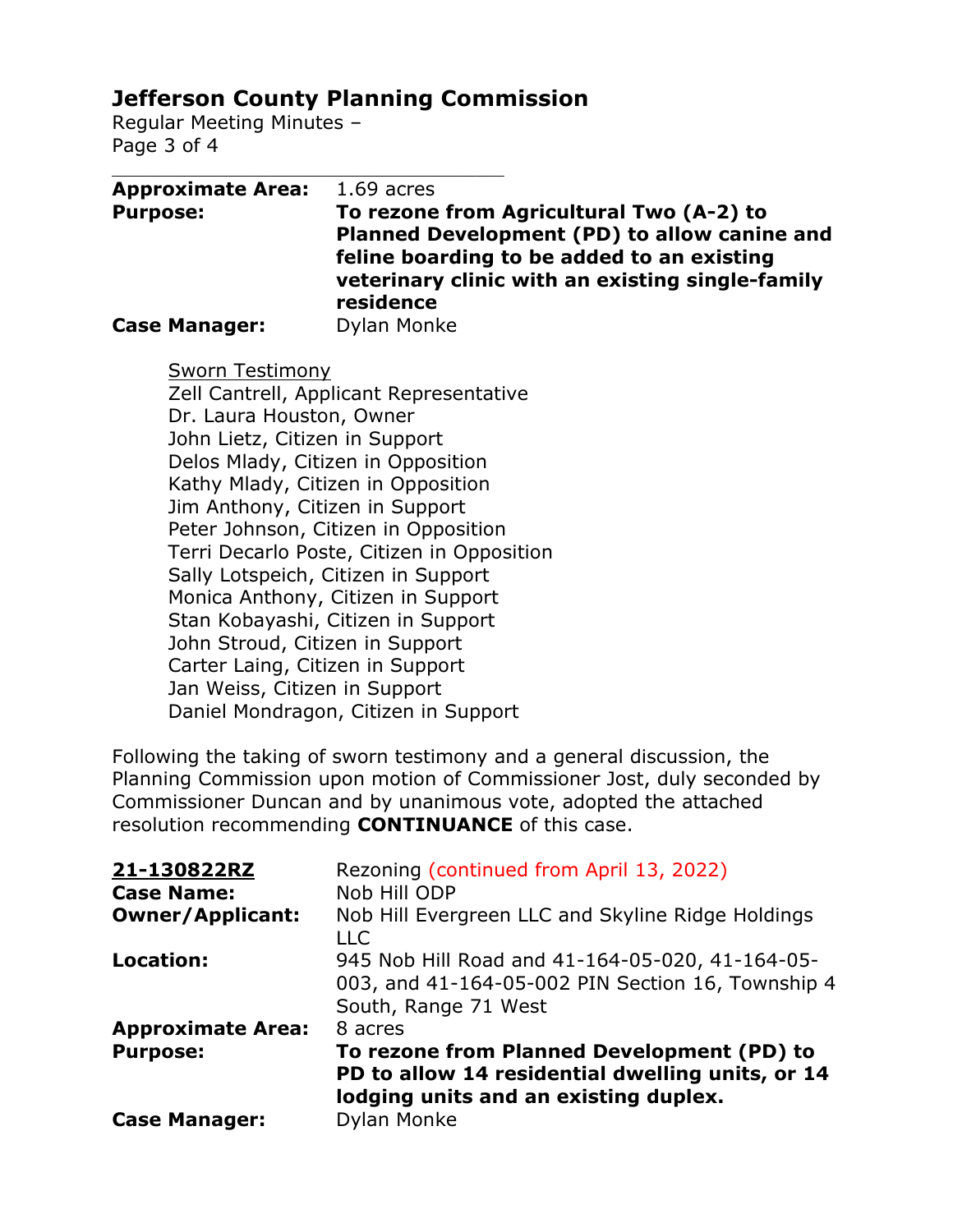#### **Jefferson County Planning Commission**

Regular Meeting Minutes -Page 4 of 4

> **Sworn Testimony** Mike Chadwick, Applicant Representative Barbara Burke, Nob Hill Subdivision HOA

Following the taking of sworn testimony and a general discussion, the Planning Commission upon motion of Commissioner Cooke, duly seconded by Commissioner Spencer and by unanimous vote, adopted the attached resolution recommending APPROVAL of this case.

There being no further business to come before the Planning Commission, the meeting was adjourned at 10:40 p.m.

ATTEST:

PLANNING COMMISSION OF THE COUNTY OF JEFFERSON, COLORADO

April 20, 2022 Date

Date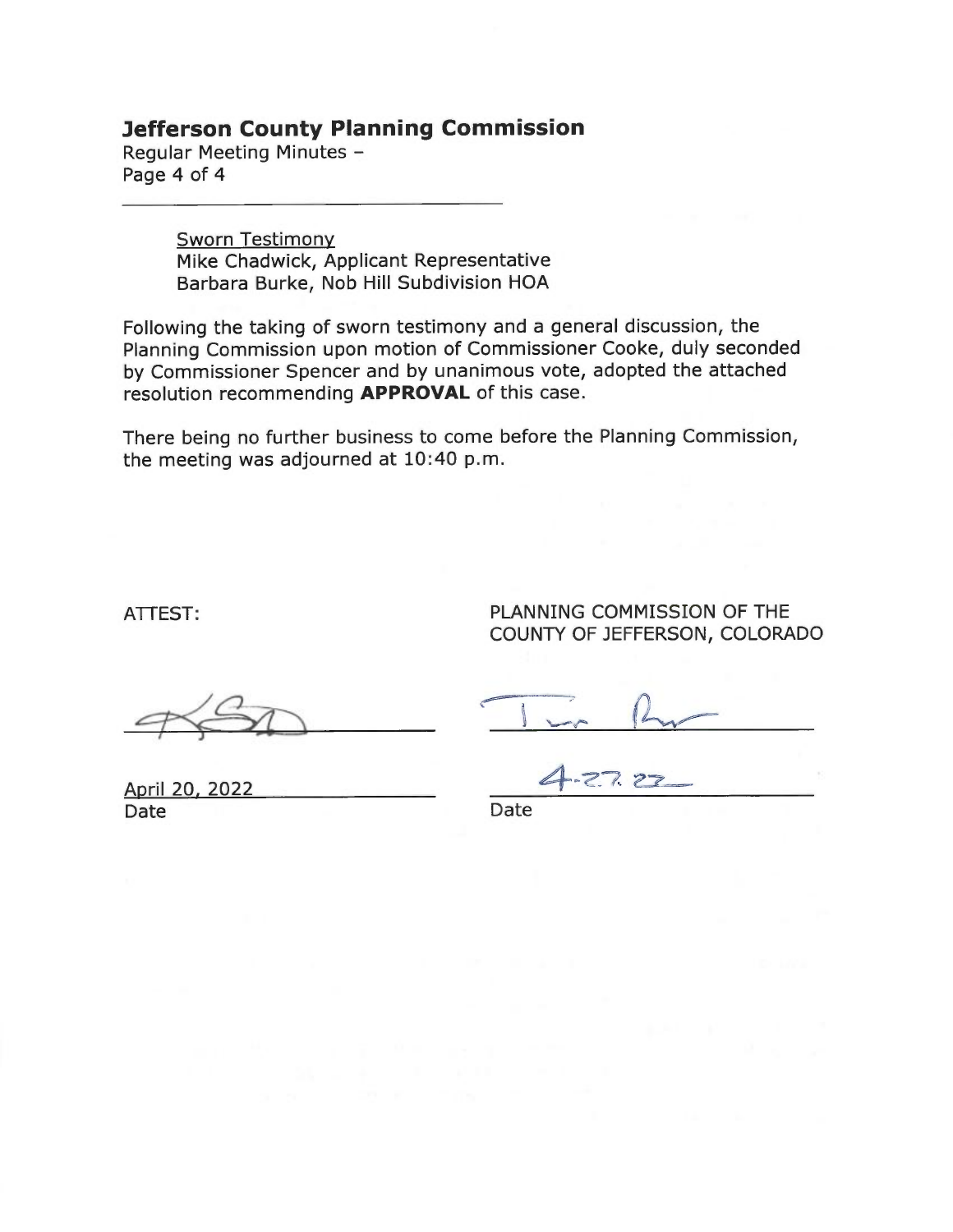#### BEFORE THE PLANNING COMMISSION COUNTY OF JEFFERSON STATE OF COLORADO

# **April 20, 2022**

## **RESOLUTION**

| 21-124243PF              | Preliminary and Final Plat (continued from April 13,<br>2022) |
|--------------------------|---------------------------------------------------------------|
| <b>Case Name:</b>        | Porter Ranch Subdivision                                      |
| <b>Owner:</b>            | The Virginia W. Payne Living Trust                            |
| <b>Applicant:</b>        | <b>Scott Porter</b>                                           |
| <b>Location:</b>         | 634 Humphrey Drive                                            |
|                          | Section 17, Township 4 South, Range 71 West                   |
| <b>Approximate Area:</b> | 52.59 Acres                                                   |
| <b>Purpose:</b>          | To subdivide the property into 2 lots for single-             |
|                          | family detached units.                                        |
| <b>Case Manager:</b>     | Lindsey Wire                                                  |

The Jefferson County Planning Commission hereby recommends **APPROVAL WITH CONDITIONS** of the above application on the basis of the following facts:

- 1. That the factors upon which this decision is based include evidence and testimony and staff findings presented in this case.
- 2. The Planning Commission finds that:
	- A. The proposal conforms to the Land Development Regulation because all applicable regulations have been satisfied, or will be satisfied, prior to recordation of the Preliminary and Final Plat, as indicated within the staff report.
- 3. The following are conditions of approval:
	- A. Submittal of a title insurance commitment update with an effective date less than 45 days prior to the recording of the Plat which depicts no new owners or encumbrances. Said title insurance commitment shall be approved by the County Attorney's Office.
	- B. The recordation of the Plat mylars being prepared in accordance with the red-marked print dated April 20, 2022.
	- C. Payment of \$600 for fees-in-lieu of park land dedication prior to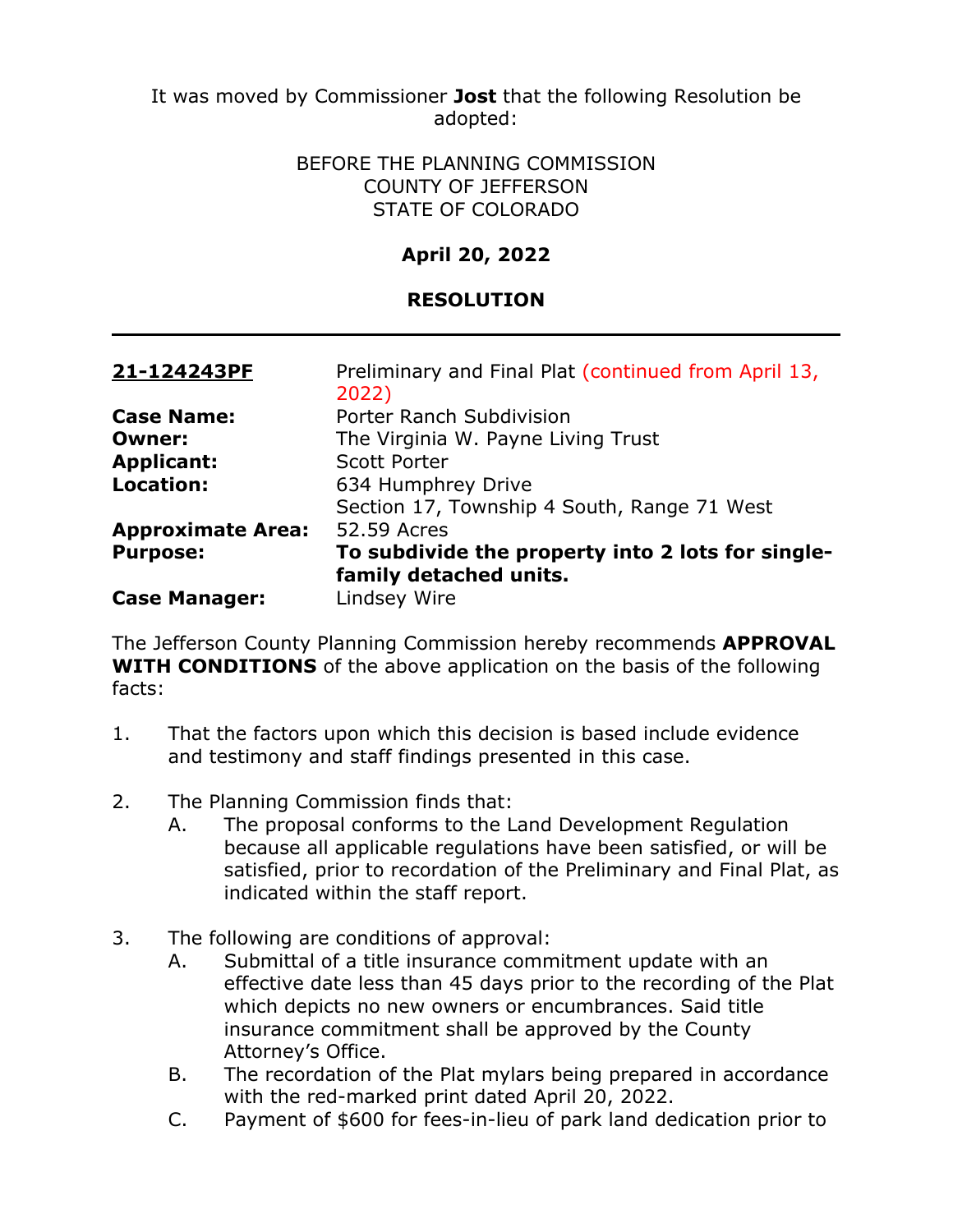Jefferson County Planning Commission Resolution Case # 21-124243PF April 20, 2022  $2$  of 2

> plat recordation. This fee should be submitted on a separate check made payable to Jefferson County Treasurer.

- D. Payment of \$400 for fees-in-lieu of school land dedication prior to plat recordation This fee should be submitted on a separate check made payable to Jefferson County Treasurer.
- E. Submittal of a current tax certificate from the County Treasurer's Office indicating that all ad valorem taxes applicable to Porter Ranch Subdivision for prior years have been paid.

Commissioner **Spencer** seconded the adoption of the foregoing Resolution, and upon a vote of the Planning Commission as follows:

| Commissioner | <b>Rogers</b>  | aye |
|--------------|----------------|-----|
| Commissioner | <b>Spencer</b> | ave |
| Commissioner | <b>Cooke</b>   | aye |
| Commissioner | <b>Jost</b>    | aye |
| Commissioner | <b>Duncan</b>  | aye |

The Resolution was adopted by **unanimous** vote of the Planning Commission of the County of Jefferson, State of Colorado.

 $-1$ 

Kimi Schillinger Executive Secretary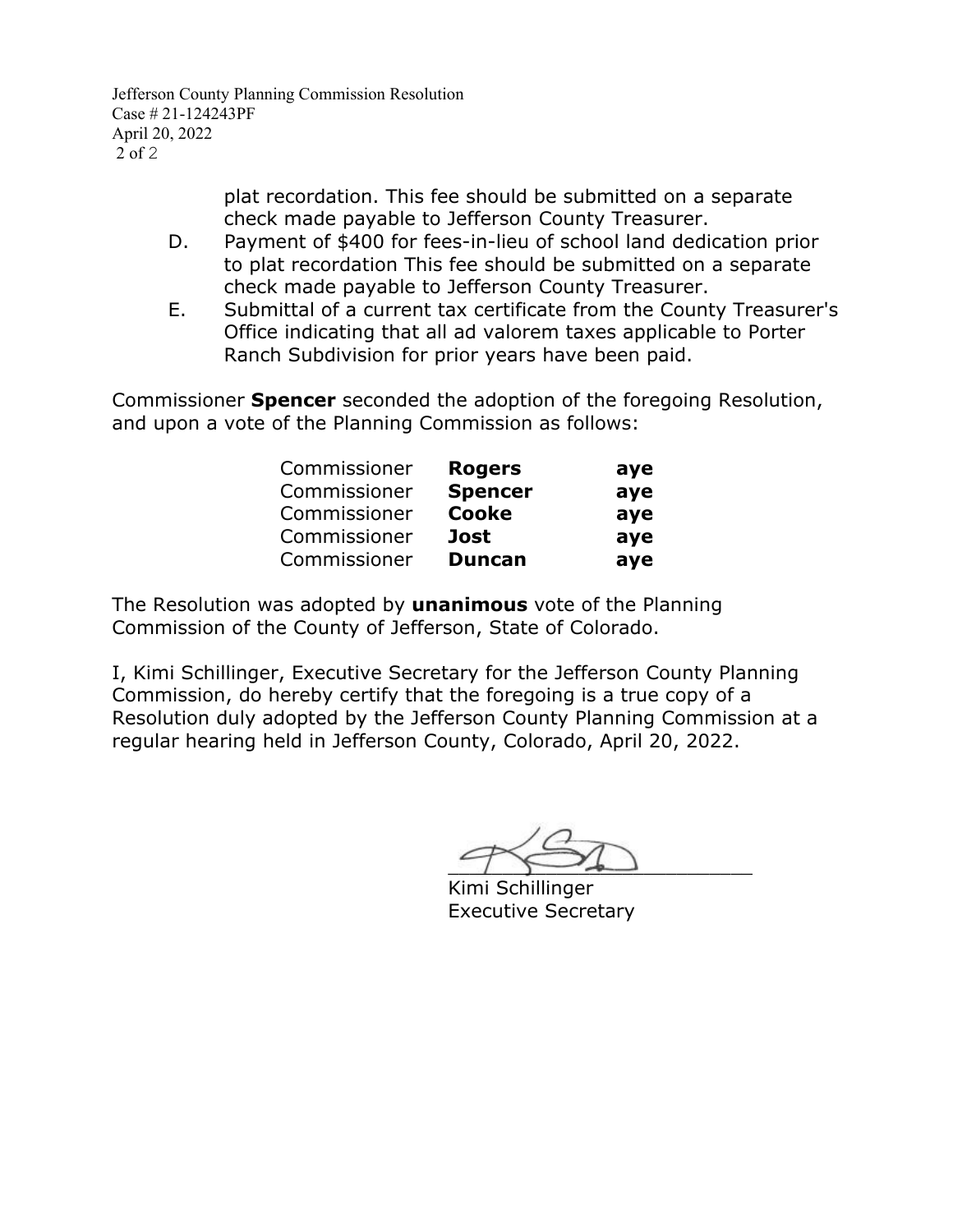> BEFORE THE PLANNING COMMISSION COUNTY OF JEFFERSON STATE OF COLORADO

## **April 20, 2022**

## **RESOLUTION**

| 21-133086RZ              | Rezoning (continued from April 13, 2022)    |
|--------------------------|---------------------------------------------|
| <b>Case Name:</b>        | 3402 Avenue C ODP                           |
| <b>Owner/Applicant:</b>  | 7220 LLC                                    |
| <b>Location:</b>         | 3402 Avenue C                               |
|                          | Section 35, Township 4 South, Range 71 West |
| <b>Approximate Area:</b> | 0.50 Acres                                  |
| <b>Purpose:</b>          | To Rezone from Commercial-One (C-1) to      |
|                          | Planned Development (PD) to allow a duplex. |
| <b>Case Manager:</b>     | <b>Fritz Clauson</b>                        |

The Jefferson County Planning Commission hereby recommends **APPROVAL** of the above application on the basis of the following facts:

- 1. That the factors upon which this decision is based include evidence and testimony and staff findings presented in this case.
- 2. The Planning Commission finds that:
	- A. The proposed single-family detached residential, duplex, or twofamily residential land uses are compatible with the existing and allowable single-family detached residential, duplex, or twofamily residential land uses in the surrounding area. The Rezoning would allow existing land use conditions to remain and allow accessory uses on the property which is consistent with the surrounding land uses.
	- B. The proposal is in general conformance with the Comprehensive Master Plan because it meets the land use and density recommendations in the Evergreen Area Plan and is in conformance with the other applicable sections of the Plan goals and policies.
	- C. The ability to mitigate the negative impacts of the proposed land use upon the surrounding area have been considered, and no negative impacts were identified.
	- D. The subject property is served by the Evergreen Fire Protection District, the Kittredge Sanitation and Water District, and the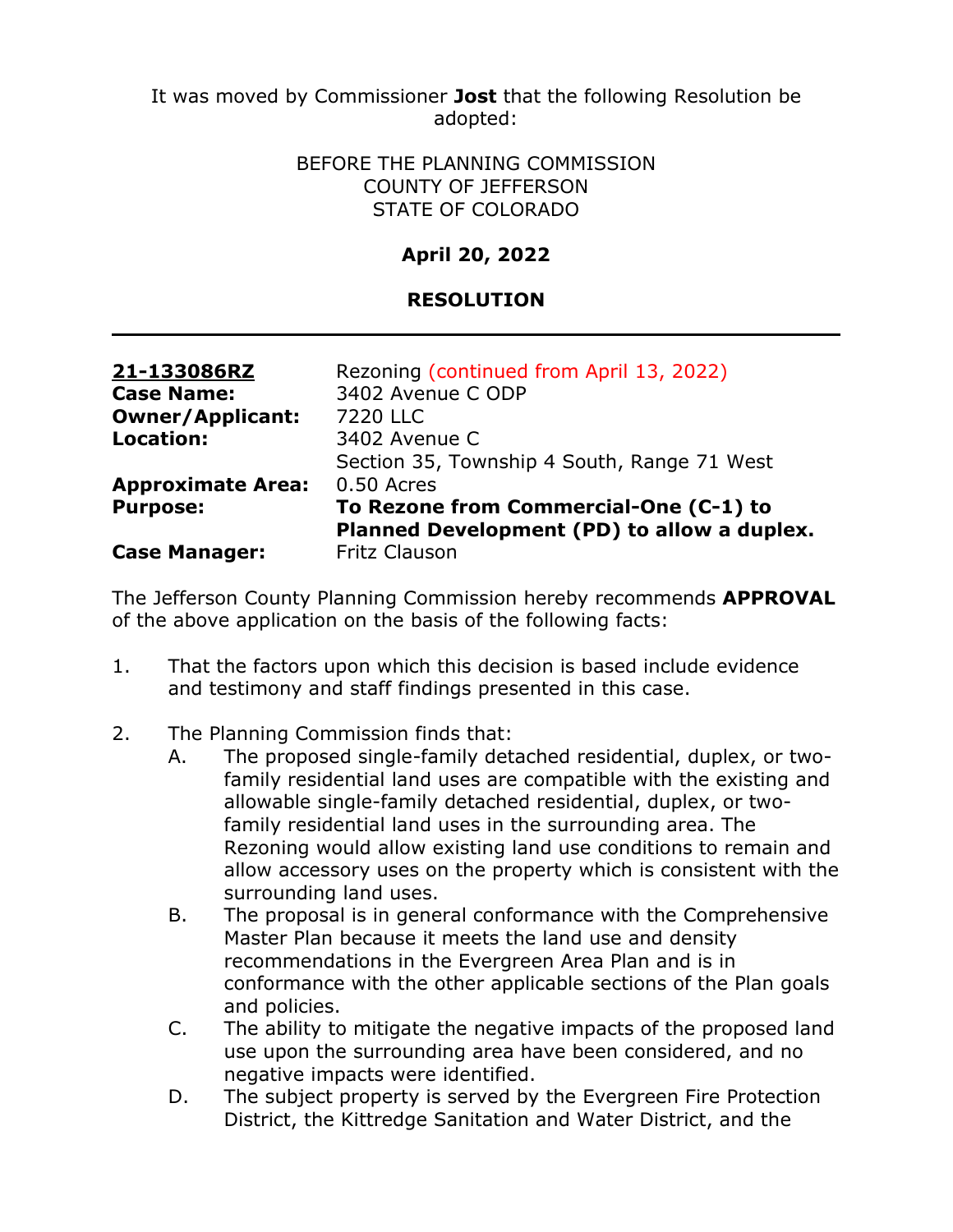Jefferson County Planning Commission Resolution Case #21-133086RZ April 20, 2022 2 of 2

> Jefferson County Sheriff's Office. Existing infrastructure is adequate and available to serve the proposed land uses.

E. The proposed land uses will not result in significant impacts to the health, safety, and welfare of the residents and landowners in the surrounding area.

Commissioner **Spencer** seconded the adoption of the foregoing Resolution, and upon a vote of the Planning Commission as follows:

| Commissioner | <b>Rogers</b>  | aye |
|--------------|----------------|-----|
| Commissioner | <b>Spencer</b> | aye |
| Commissioner | <b>Jost</b>    | aye |
| Commissioner | Cooke          | aye |
| Commissioner | <b>Duncan</b>  | aye |

The Resolution was adopted by **unanimous** vote of the Planning Commission of the County of Jefferson, State of Colorado.

 $\overline{\phantom{a}}$ 

Kimi Schillinger Executive Secretary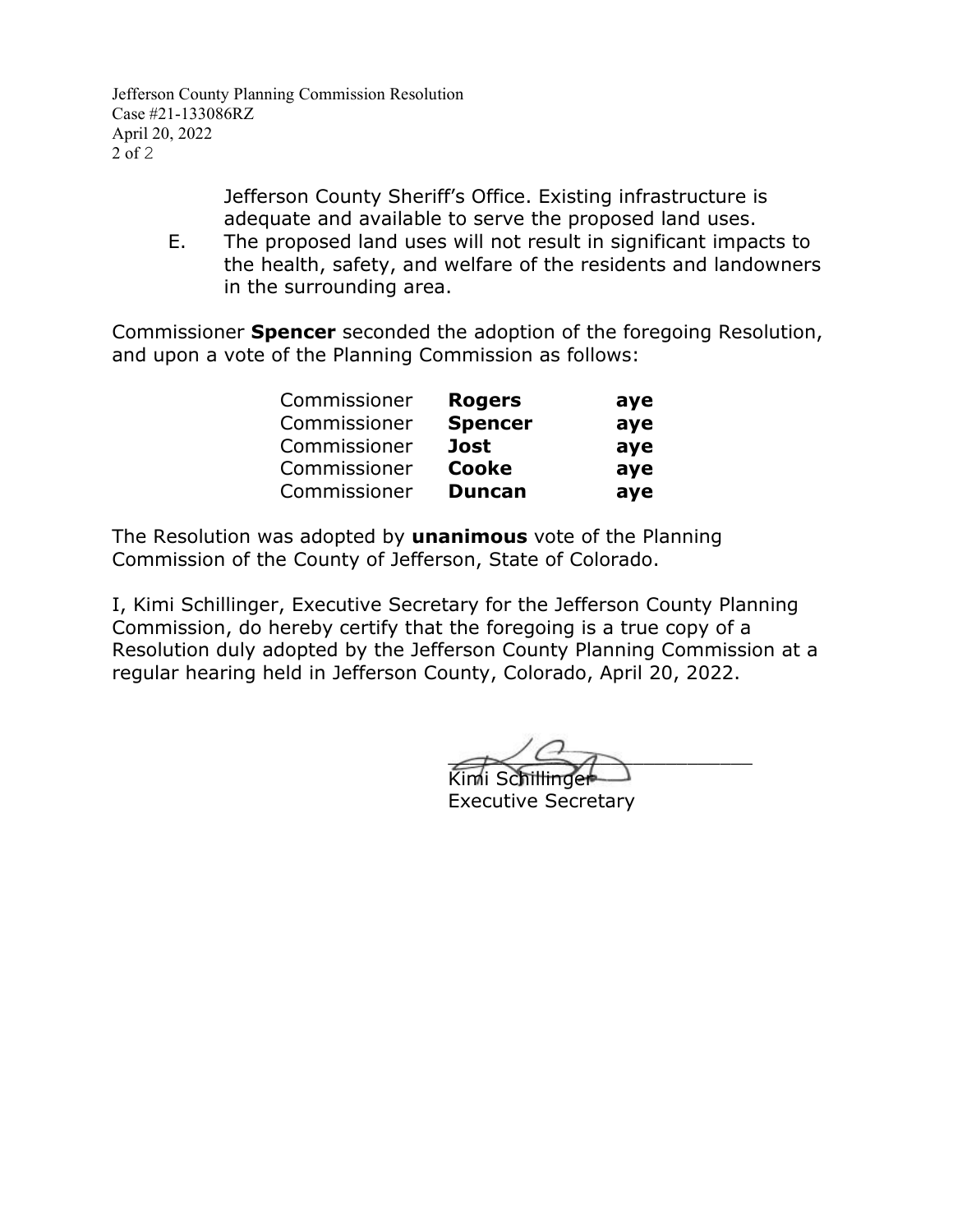> BEFORE THE PLANNING COMMISSION COUNTY OF JEFFERSON STATE OF COLORADO

# **April 20, 2022**

## **RESOLUTION**

| 21-140265RZ              | Rezoning (continued from April 13, 2022)                                                                                                                                        |
|--------------------------|---------------------------------------------------------------------------------------------------------------------------------------------------------------------------------|
| <b>Case Name:</b>        | Aberle Property ODP                                                                                                                                                             |
| <b>Owner/Applicant:</b>  | Cheyenne H. and David Howard Aberle                                                                                                                                             |
| <b>Location:</b>         | 8239 South Turkey Creek Road                                                                                                                                                    |
|                          | Section 33, Township 5 South, Range 70 West                                                                                                                                     |
| <b>Approximate Area:</b> | 4.55 acres                                                                                                                                                                      |
| <b>Purpose:</b>          | To rezone from Agricultural Two (A-2) and<br><b>Mountain Residential One (MR-1) to Planned</b><br>Development (PD) following MR-1 standards to<br>legalize existing structures. |
| <b>Case Manager:</b>     | <b>Dylan Monke</b>                                                                                                                                                              |

The Jefferson County Planning Commission hereby recommends **APPROVAL**  of the above application on the basis of the following facts:

- 1. That the factors upon which this decision is based include evidence and testimony and staff findings presented in this case.
- 2. The Planning Commission finds that:
	- A. The proposed residential land use is compatible with the existing and allowed residential uses on the properties in the surrounding area. This rezoning will not change the number of buildable lots on the subject property and provides for dimensional standards like those of the surrounding residential land uses.
	- B. The proposal is in general conformance with the Comprehensive Master Plan (Plan) because it meets the goals and policies in all applicable sections of the Plan.
	- C. The proposal is not expected to have any negative impacts upon the property in the surrounding area, because the number of buildable lots will not change.
	- D. The subject property has adequate water service, provided by an on-site well, and adequate wastewater service provided by an on-site wastewater treatment system. The Inter-canyon Fire Protection District provides emergency medical and fire services.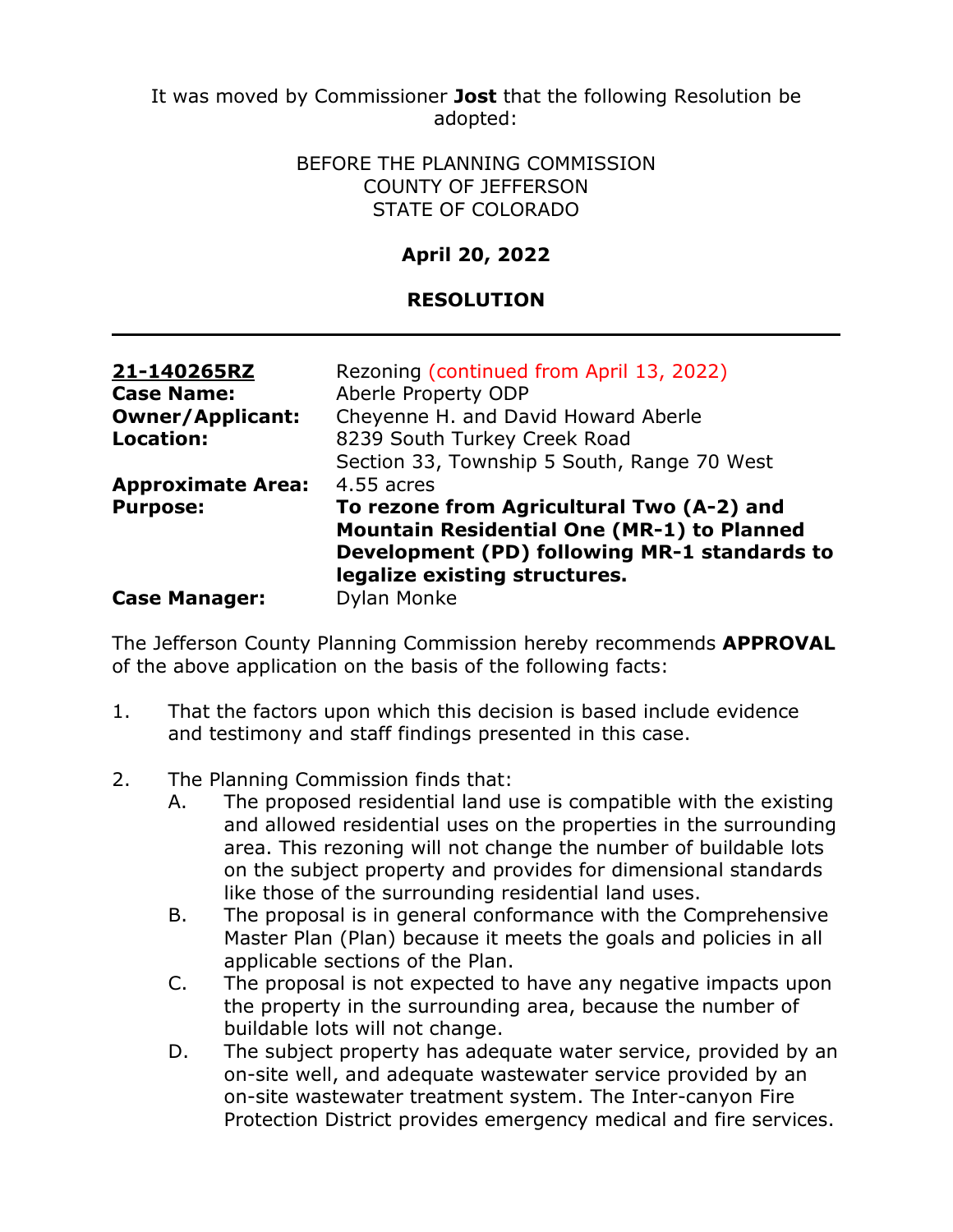Jefferson County Planning Commission Resolution Case #21-140265RZ April 20, 2022 2 of 2

> The Jefferson County Sheriff's Office provides law enforcement services. The subject property has adequate infrastructure and services available to serve the existing and proposed use.

E. The proposed land use will not result in significant impacts to the health, safety, and welfare of the residents and landowners in the surrounding area.

Commissioner **Spencer** seconded the adoption of the foregoing Resolution, and upon a vote of the Planning Commission as follows:

| Commissioner | <b>Rogers</b>  | aye |
|--------------|----------------|-----|
| Commissioner | <b>Spencer</b> | aye |
| Commissioner | <b>Jost</b>    | aye |
| Commissioner | Cooke          | aye |
| Commissioner | <b>Duncan</b>  | aye |

The Resolution was adopted by **unanimous** vote of the Planning Commission of the County of Jefferson, State of Colorado.

 $4001$ 

Kimi Schillinger Executive Secretary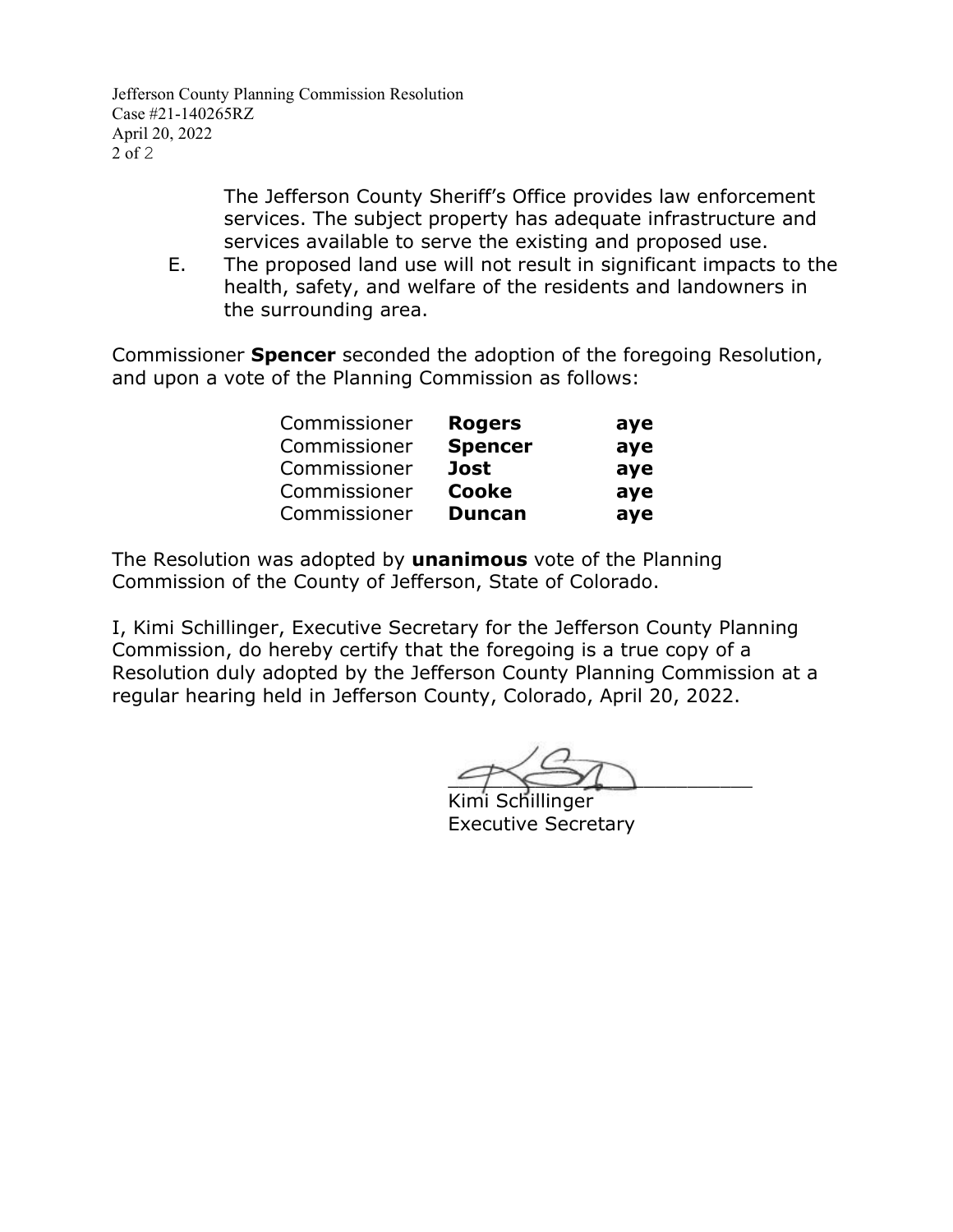> BEFORE THE PLANNING COMMISSION COUNTY OF JEFFERSON STATE OF COLORADO

## **April 20, 2022**

### **RESOLUTION**

| 21-107324RZ<br><b>Case Name:</b><br><b>Owner/Applicant:</b><br><b>Location:</b> | Rezoning (continued from April 13, 2022)<br>Bouton Veterinary Hospital ODP<br><b>Houston Family Enterprises LLC</b><br>10667 West Progress Avenue<br>Section 16, Township 5 South, Range 69 West        |
|---------------------------------------------------------------------------------|---------------------------------------------------------------------------------------------------------------------------------------------------------------------------------------------------------|
| <b>Approximate Area:</b>                                                        | $1.69$ acres                                                                                                                                                                                            |
| <b>Today's Action:</b>                                                          | To continue the case to June $8th$ , 2022, to allow the<br>applicant to address suggested conditions to the<br>proposed ODP.                                                                            |
| <b>Purpose:</b>                                                                 | To rezone from Agricultural Two (A-2) to<br>Planned Development (PD) to allow canine and<br>feline boarding to be added to an existing<br>veterinary clinic with an existing single-family<br>residence |
| <b>Case Manager:</b>                                                            | Dylan Monke                                                                                                                                                                                             |

The Jefferson County Planning Commission hereby recommends **CONTINUANCE** of the above application.

Commissioner **Duncan** seconded the adoption of the foregoing Resolution, and upon a vote of the Planning Commission as follows:

| Commissioner | <b>Rogers</b>  | aye |
|--------------|----------------|-----|
| Commissioner | <b>Spencer</b> | aye |
| Commissioner | <b>Jost</b>    | aye |
| Commissioner | <b>Cooke</b>   | aye |
| Commissioner | <b>Duncan</b>  | aye |

The Resolution was adopted by **unanimous** vote of the Planning Commission of the County of Jefferson, State of Colorado.

I, Kimi Schillinger, Executive Secretary for the Jefferson County Planning Commission, do hereby certify that the foregoing is a true copy of a Resolution duly adopted by the Jefferson County Planning Commission at a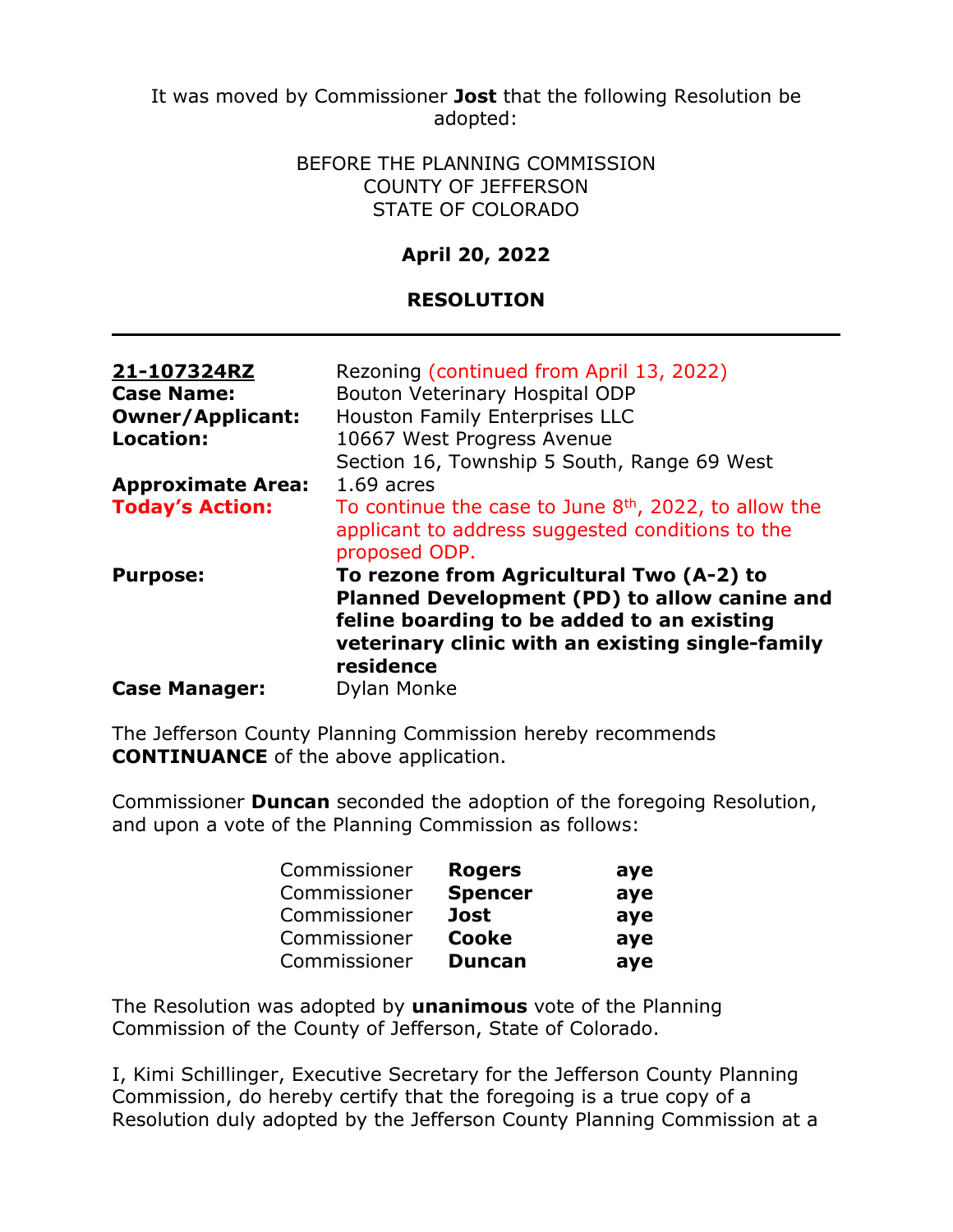Jefferson County Planning Commission Resolution Case #21-107324RZ April 20, 2022  $2$  of 2

regular hearing held in Jefferson County, Colorado, April 20, 2022.

 $7 \leftrightarrow$ 

Kimi Schillinger Executive Secretary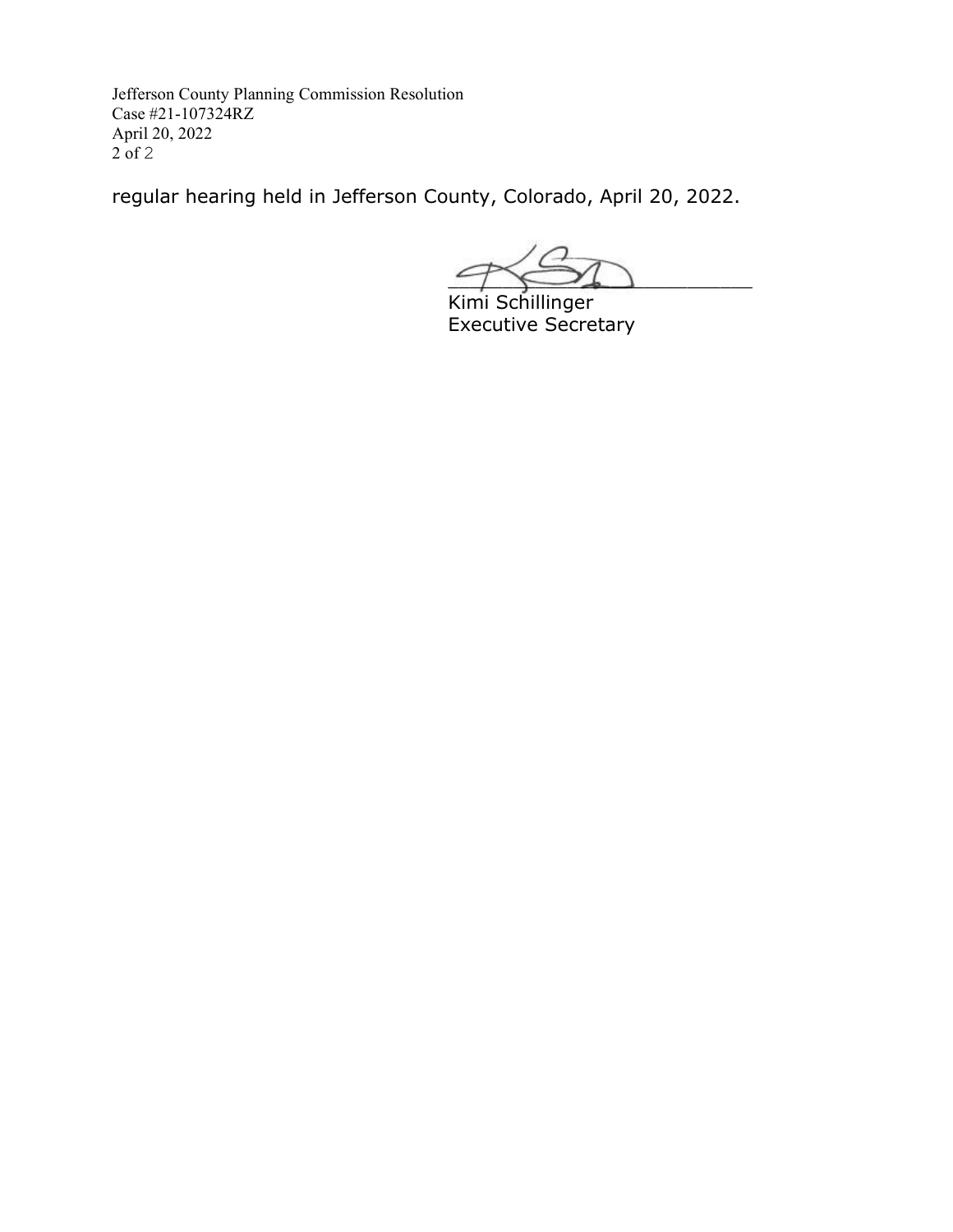#### BEFORE THE PLANNING COMMISSION COUNTY OF JEFFERSON STATE OF COLORADO

# **April 20, 2022**

## **RESOLUTION**

| 21-130822RZ<br><b>Case Name:</b> | Rezoning (continued from April 13, 2022)<br>Nob Hill ODP                                                                                |
|----------------------------------|-----------------------------------------------------------------------------------------------------------------------------------------|
| <b>Owner/Applicant:</b>          | Nob Hill Evergreen LLC and Skyline Ridge Holdings<br><b>LLC</b>                                                                         |
| Location:                        | 945 Nob Hill Road and 41-164-05-020, 41-164-05-<br>003, and 41-164-05-002 PIN Section 16, Township 4<br>South, Range 71 West            |
| <b>Approximate Area:</b>         | 8 acres                                                                                                                                 |
| <b>Purpose:</b>                  | To rezone from Planned Development (PD) to<br>PD to allow 14 residential dwelling units, or 14<br>lodging units and an existing duplex. |
| <b>Case Manager:</b>             | <b>Dylan Monke</b>                                                                                                                      |

The Jefferson County Planning Commission hereby recommends **APPROVAL**  of the above application on the basis of the following facts:

- 1. That the factors upon which this decision is based include evidence and testimony and staff findings presented in this case.
- 2. The Planning Commission finds that:
	- A. The proposed single-family detached and duplex residential and lodging land uses are compatible with the existing and allowable mixture of single-family detached and attached residential, commercial, and industrial land uses in the surrounding area.
	- B. The proposal is in general conformance with the Comprehensive Master Plan (CMP). The proposal is not in conformance with the CMP recommendation for Industrial, Residential, and Office land uses. However, the proposal satisfactorily addresses the three factors for proposed land uses out of conformance with the CMP and the proposed lodging land use meets the CMP recommendation for transition between residential and light industrial land uses at the recommended density. All other applicable goals and policies of the Comprehensive Master Plan have been met.